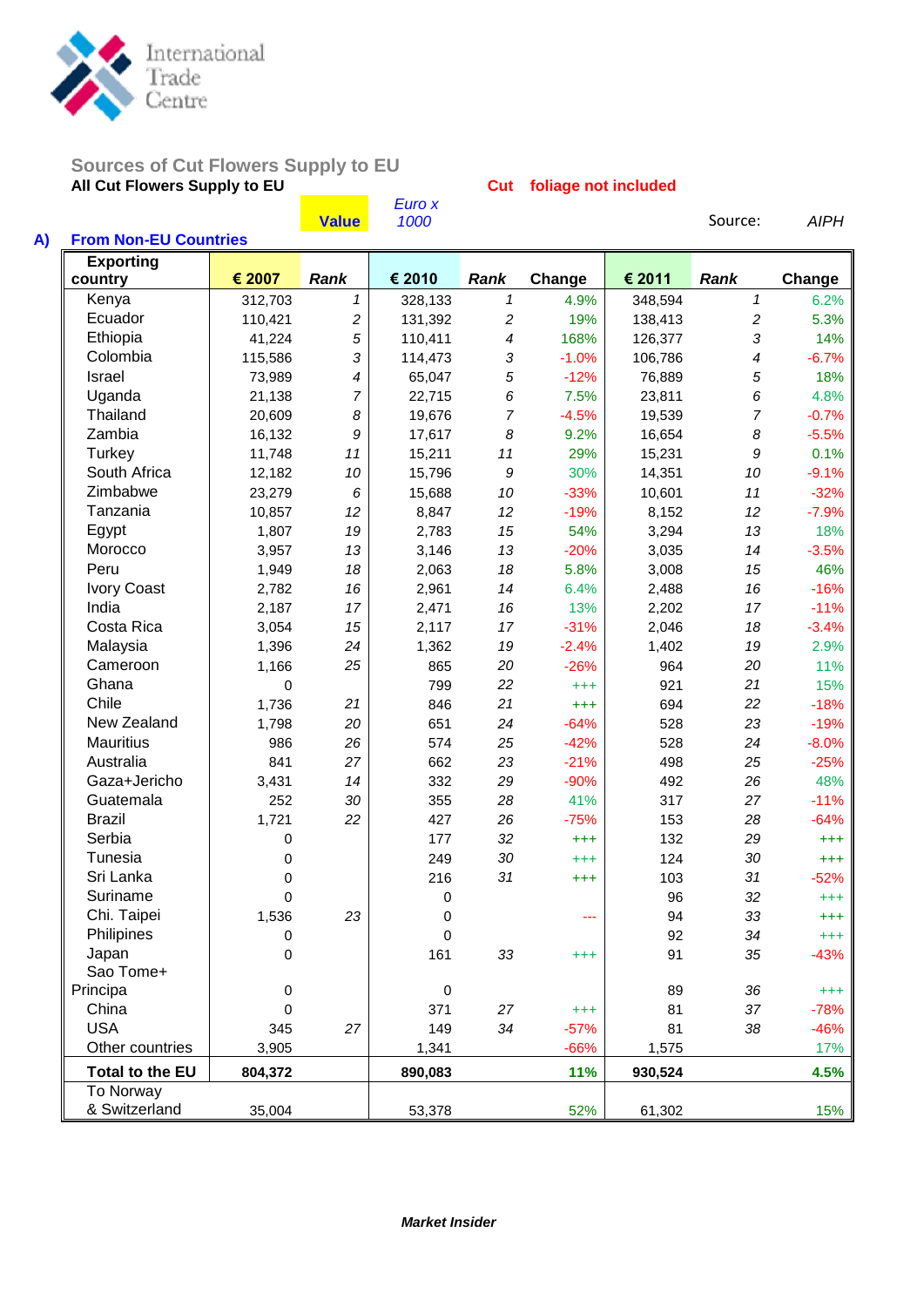|    |                          |              |                | Euro x  |                |          |          |             |         |
|----|--------------------------|--------------|----------------|---------|----------------|----------|----------|-------------|---------|
| B) | <b>From EU Countries</b> | <b>Value</b> | 1000           |         |                |          |          |             |         |
|    | <b>Exporting country</b> | € 2007       | Rank           | € 2010  | <b>Rank</b>    | Change   | € 2011   | <b>Rank</b> | Change  |
|    |                          | 2,287,0      |                | 2,240,4 |                |          | 2,305,0  |             |         |
|    | Netherlands              | 58           | 1              | 94      | $\mathbf{1}$   | $-2.0%$  | 31       | 1           | 2.9%    |
|    | Belgium/Luxemburg        | 24,013       | 5              | 50,091  | $\overline{c}$ | 109%     | 46,442   | 2           | $-7.3%$ |
|    | Italy                    | 40,611       | $\overline{c}$ | 43,691  | 3              | 7.6%     | 44,624   | 3           | 2.1%    |
|    | Germany                  | 29,061       | 3              | 30,094  | 4              | 3.6%     | 27,417   | 4           | $-8.9%$ |
|    | Spain                    | 30,838       | $\overline{4}$ | 19,167  | 5              | $-38%$   | 22,916   | 5           | 20%     |
|    | <b>EU-Others</b>         | 7,443        | 8              | 8,483   | 7              | 14%      | 12,729   | 6           | 50%     |
|    | United Kingdom           | 14,726       | 6              | 11,999  | 6              | $-19%$   | 12,278   | 7           | 2.3%    |
|    | France                   | 7,178        | 9              | 7,907   | 8              | 10%      | 7,706    | 8           | $-2.5%$ |
|    | Poland                   | 7,871        | 7              | 6,187   | 9              | $-21%$   | 7,077    | 9           | 14%     |
|    | Denmark                  | 3,991        | 10             | 2,052   | 11             | $-49%$   | 3,881    | 10          | 89%     |
|    | Austria                  | 3,562        | 11             | 3,274   | 10             | $-8.1%$  | 2,785    | 11          | $-15%$  |
|    | Hungary                  | 0            |                | 1,626   | 13             | $^{+++}$ | 1,851    | 12          | 14%     |
|    | Sweden                   | 618          | 12             | 992     | 14             | 61%      | 907      | 13          | $-9%$   |
|    | Finland                  | 224          | 13             | 463     | 15             | 107%     | 651      | 14          | 41%     |
|    | <b>Czech Republic</b>    | 0            |                | 1,937   | 12             | $^{+++}$ | 585      | 15          | $-70%$  |
|    | Other countries          | 798          |                | 0       |                |          | $\Omega$ |             |         |
|    |                          | 2,458,0      |                | 2,429,2 |                |          | 2,496,8  |             |         |
|    | <b>Total to the EU</b>   | 28           |                | 65      |                | $-1.2%$  | 79       |             | 2.8%    |
|    | To Norway                |              |                |         |                |          |          |             |         |
|    | & Switzerland            | 123,173      |                | 129,846 |                | 5.4%     | 137,656  |             | 6.0%    |

\* The Netherlans' export includes significant share of re-exported flowers, originated from other countries